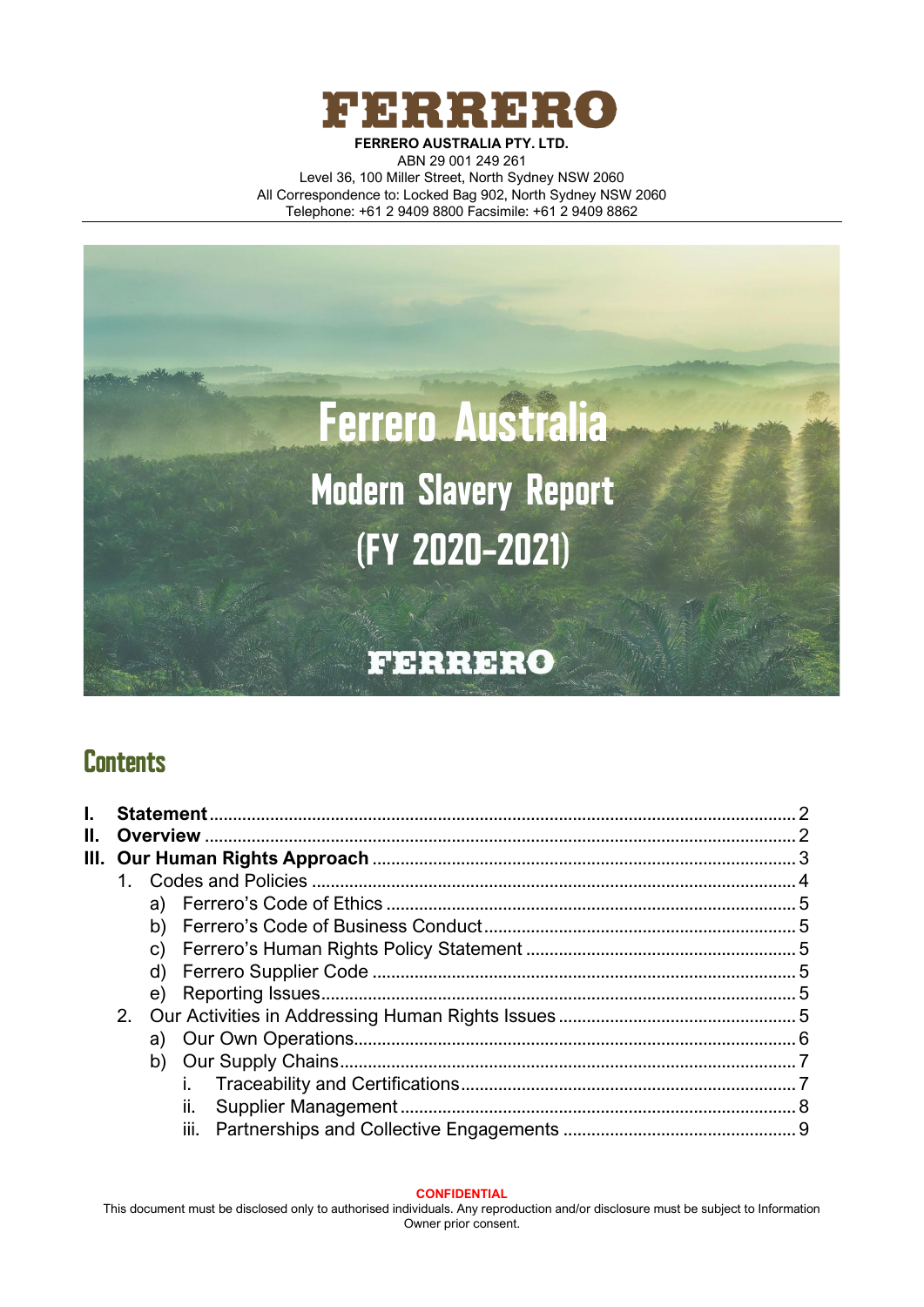

# 1. Statement

Ferrero Australia Pty Ltd, as a subsidiary of the ultimate parent company Ferrero International S.A. (referred to herein as "Ferrero") is committed to and fully support the goals of the Modern Slavery Act 2018 (Cth).

## <span id="page-1-0"></span>2. Overview

Ferrero began its story in the little town of Alba in Piedmont, Italy, in 1946. Today, with a consolidated turnover of over 11.4 billion euros, Ferrero is amongst the leaders of the *Sweet Packaged Foods* market worldwide. The Ferrero Group is present throughout the world with more than 41,000 people and 31 production plants.

Ferrero produces many iconic brands that are loved by generations and sold in more than 170 countries these include Nutella, Ferrero Rocher, Tic Tac, Kinder and Raffaello. Our diverse range of products is produced by a value chain across the globe – from sourcing raw materials to the end of life of our products. To make our products, we source raw materials such as cocoa, palm oil, hazelnut, sugar, milk and eggs, relying on long term relationships with suppliers. Find more details [here.](https://www.ferrerosustainability.com/int/en/our-approach/source-ingredients-responsibly)

- [Our Approach | Ferrero Sustainability](https://www.ferrerosustainability.com/int/en/our-approach)
- [Documents | Ferrero Sustainability](https://www.ferrerosustainability.com/int/en/documents)
- Ferrero's first Human Rights Report which represents the basis of this submission will be uploaded to the Document webpage where readers can be referred to later in 2022.

The company has been built by generations of people who share a commitment towards continuous improvement to achieve the highest quality and care, this is at the heart of everything we do for our consumers and the communities in which we operate. Our core values provide the foundation for our purpose and are a guiding force for our people and suppliers as our family company continues to grow.

With a vision towards sustainability, improving the conditions of rural areas and the communities where raw materials are sourced, Ferrero has an umbrella programme on the group's engagement in sourcing sustainable raw materials. Learn more in our Sustainability Report [\(here\)](https://www.ferrerosustainability.com/int/sites/ferrerosustainability_int/files/2021-02/ferrero_sr_2019_february_2021.pdf).

This report has been produced pursuant to section 13(1) of the Modern Slavery Act 2018 (Cth) and constitutes our slavery and human trafficking statement and report for the financial year ending 31 August 2021.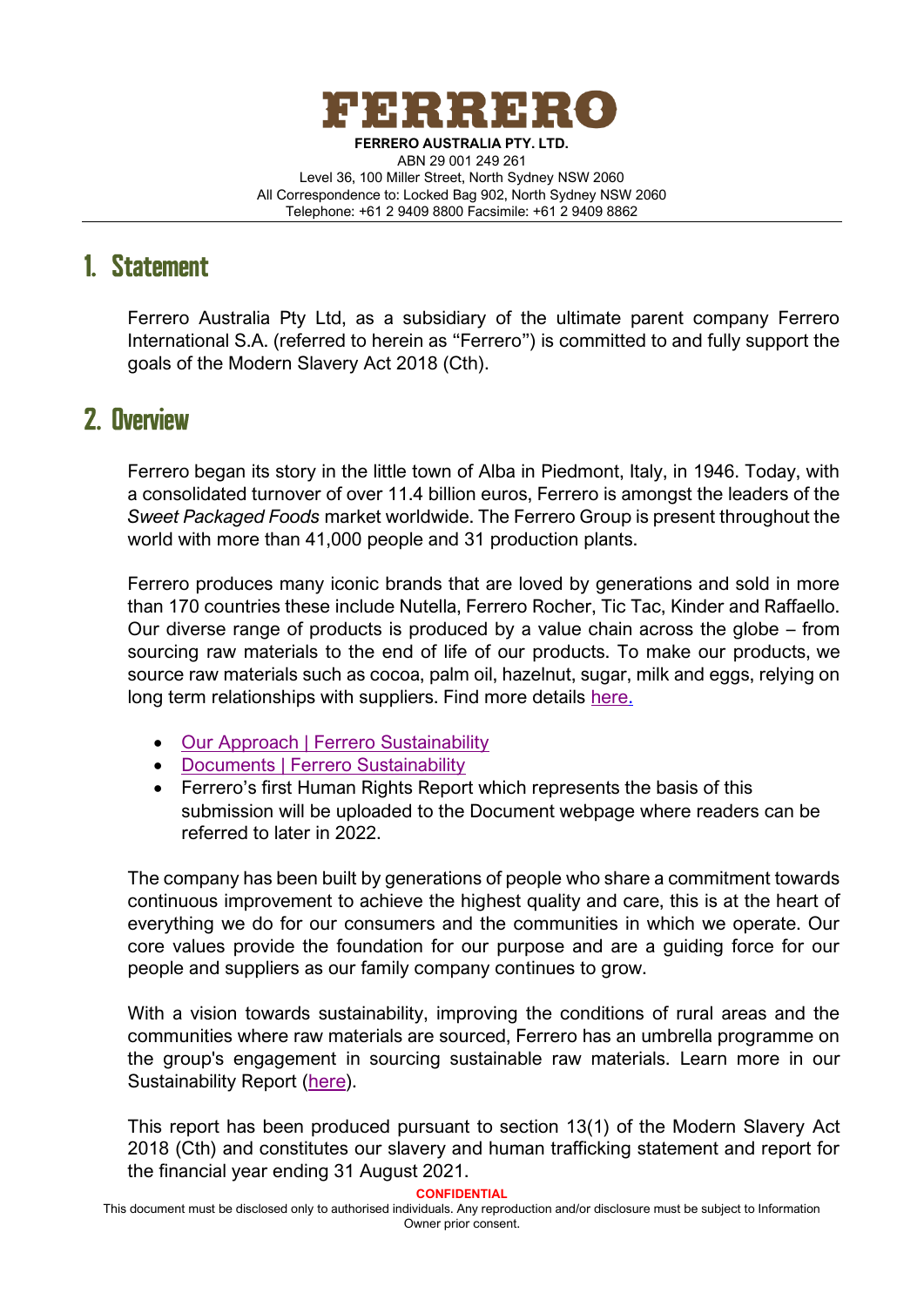

We do not own or control any other entities and therefore this criteria is not applicable

# <span id="page-2-0"></span>3. Our Human Rights Approach

Together with our company values, our respect for human rights guides our strategy, policies and everyday activities across our own operations and supply chain.

Our Group Leadership Team has executive oversight for delivering on our human rights principles, while a Sustainability Operative Committee comprises cross-departmental managers from operations, human resources, brand social responsibility, risk management, corporate communications & institutional affairs, and responsible sourcing. The committee is engaging with stakeholders within and beyond Ferrero to drive and cascade actions and accountability locally and regionally, informing our Group's corporate social responsibility and sustainability function and ensuring the consistency of our human rights approach. As part of our global line manager excellence programme, all Ferrero line managers (at global, regional, and local levels) receive training in accountability for all company policies and practices.

We strongly respect and promote human rights along our value chain, adhering to the Ten Principles of the United Nations Global Compact. We are committed to preventing, mitigating, and addressing any adverse impact of our operations and supply chain through a due diligence-based approach. Our approach is guided by the United Nations Guiding Principles on Business and Human Rights (UNGPs), the International Bill of Human Rights, and the International Labour Organization (ILO) Fundamental Labour Conventions.

Meaningful stakeholder engagement is fundamental to our human rights approach. We are committed to working with our employees, business partners and relevant stakeholders on a journey of continuous improvement, and strongly believe it will benefit us, our business partners and all communities affected by our operations.

We implement a due diligence-based approach by identifying, preventing, mitigating and addressing any adverse human rights impacts we may cause, contribute to, or are directly linked to our operations, products or services through our business relationships in the value chain. As human rights issues are systemic, we expect our business partners to take appropriate steps and measures to do the same.

Our human rights due diligence principles outline four key steps to identifying and managing human rights risks: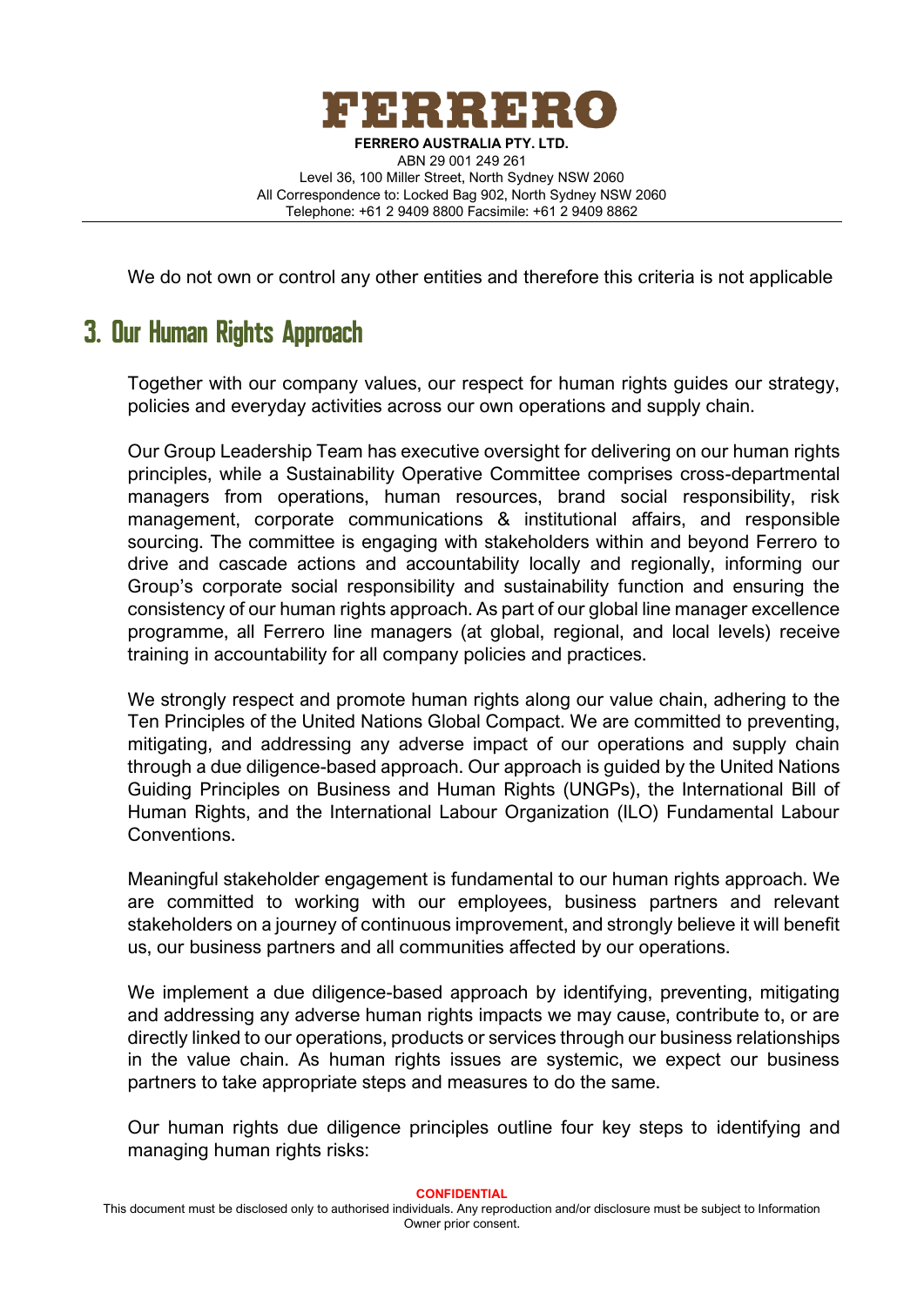

- 1. **Assess**: identifying, assessing, and prioritising human rights risks, including ethical audits and assessments
- 2. **Address:** embedding our human rights policy statement in our activities, addressing identified human rights risks, including measures to prevent, mitigate and remediate
- 3. **Monitor**: tracking and monitoring our activities and their effectiveness to address risks and continually improve our human rights approach
- 4. **Communicate**: reporting the implementation progress internally and externally

Today, our approach reflects a series of assessments and strategic multistakeholder partnerships with organisations such as the Consumer Goods Forum (CGF) Human Rights Coalition and Save the Children. We review our salient issues on an ongoing basis, as part of our journey of continual evaluation in the face of evolving risks and local socioeconomic contexts. In this process, we welcome legislations, international consensus and consumer and non-governmental feedback and engagement to ensure we are responsive to risk and proactive to catalysing systemic change. Having now joined Shift's business learning programme, we are implementing its recommendations developed as part of our work with Shift to continuously improve our human rights due diligence approach.

Equally important to our commitments within Ferrero are those we have made to our strategic partners. We will continue to work together to understand human rights risks and contexts, drive improvements and scale what works for convergence and, ultimately, systemic change. We will also join forces with more local expert organisations where this is helpful, as has been seen in our hazelnut work in Turkey for instance. For our partners we are engaging with on this journey, please see our sustainability report.

We are determined to eliminate all forms of modern slavery, forced, compulsory and prison labour, and child labour.

## <span id="page-3-0"></span>**4. Codes and Policies**

Our Code of Ethics, Code of Business Conduct, Human Rights Policy Statement and Supplier Code guide our human rights commitments within our own operations and influence business partners' actions across supply chains. Our Codes and internal policies are regularly reviewed and updated.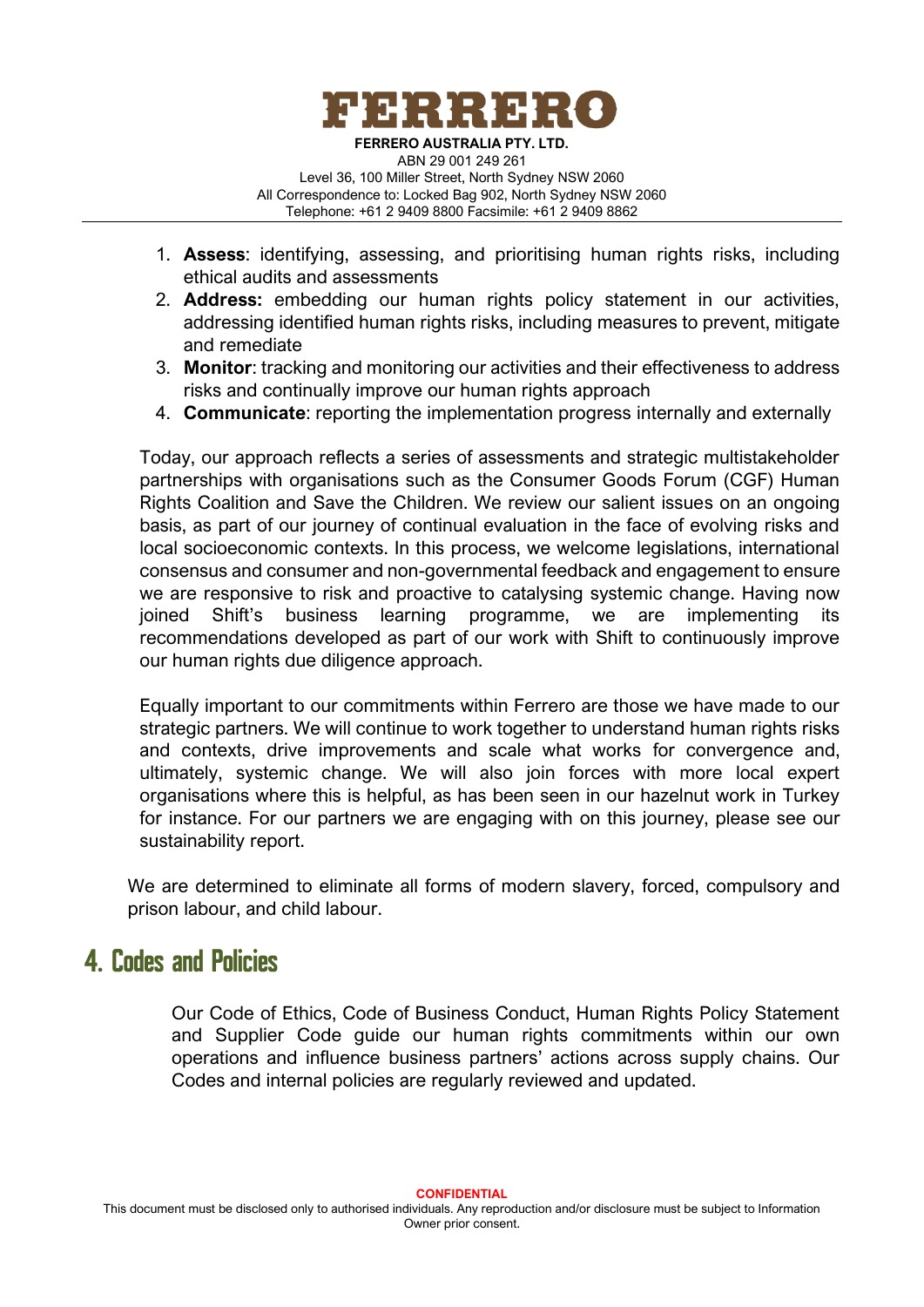

### <span id="page-4-0"></span>**a) Ferrero's Code of Ethics**

Our [Code of Ethics](https://www.ferrerosustainability.com/int/sites/ferrerosustainability_int/files/2020-12/code_of_ethics_csr.pdf) identifies the guiding principles for the resources that operate in and for Ferrero and defines the fundamental obligations for associates and our stakeholders.

### <span id="page-4-1"></span>**b) Ferrero's Code of Business Conduct**

Our [Code of Business Conduct](https://www.ferrerosustainability.com/int/sites/ferrerosustainability_int/files/2020-12/code_of_business_conduct_csr.pdf) establishes standards applicable to "business to business" relations, in conformity with the Ferrero Code of Ethics.

### <span id="page-4-2"></span>**c) Ferrero's Human Rights Policy Statement**

Our [Human Rights Policy Statement](https://www.ferrerosustainability.com/int/sites/ferrerosustainability_int/files/2022-01/ferrero_hrps_v1.1_def.pdf) (updated in early 2022) sets expectations on human rights respect to internal employees and external business partners regarding the 10 salient human rights areas, including forced labour, where we prioritise our human rights due diligence effort across our value chain.

### <span id="page-4-3"></span>**d) Ferrero Supplier Code**

Our [Supplier Code](https://www.ferrerosustainability.com/int/sites/ferrerosustainability_int/files/2020-12/supplier_code_csr.pdf) outlines what responsible sourcing means for Ferrero, our priorities, and our engagement with suppliers on implementing our 3 responsible sourcing pillars: Human Rights and Social Practices, Environmental Protection and Sustainability and Supplier Transparency. Our Code includes provisions against child labour, forced, bonded and compulsory labour and requires our suppliers to carry out due diligence in their supply chains.

### <span id="page-4-4"></span>**e) Reporting Issues**

Our employees and business partners are encouraged to report violations or concerns of the Codes. The [Ferrero Integrity Helpline](https://app.convercent.com/en-us/Anonymous/IssueIntake/LandingPage/c2e4e920-7d18-e811-80e2-000d3ab6ebad) was set up to enable Ferrero Group employees and those who work with us to ask questions and report issues in relation to our Codes and Policies.

The helpline allows issues to be reported to Ferrero confidentially and, where local law permits, anonymously. It is accessible 24-hours-a-day, 365 days-ayear in 43 languages via a website and toll-free/local numbers in 55 countries where Ferrero operates. Reports are collected by a third-party and made available to a Ferrero Steering Committee, composed of members of the Group's Management Team, for review and investigation.

## 5. Our Activities in Addressing Human Rights Issues

Ferrero undertakes on-going human rights due diligence activities to identify, prevent, mitigate, and address any actual and potential adverse human rights

<span id="page-4-5"></span>**CONFIDENTIAL**

This document must be disclosed only to authorised individuals. Any reproduction and/or disclosure must be subject to Information Owner prior consent.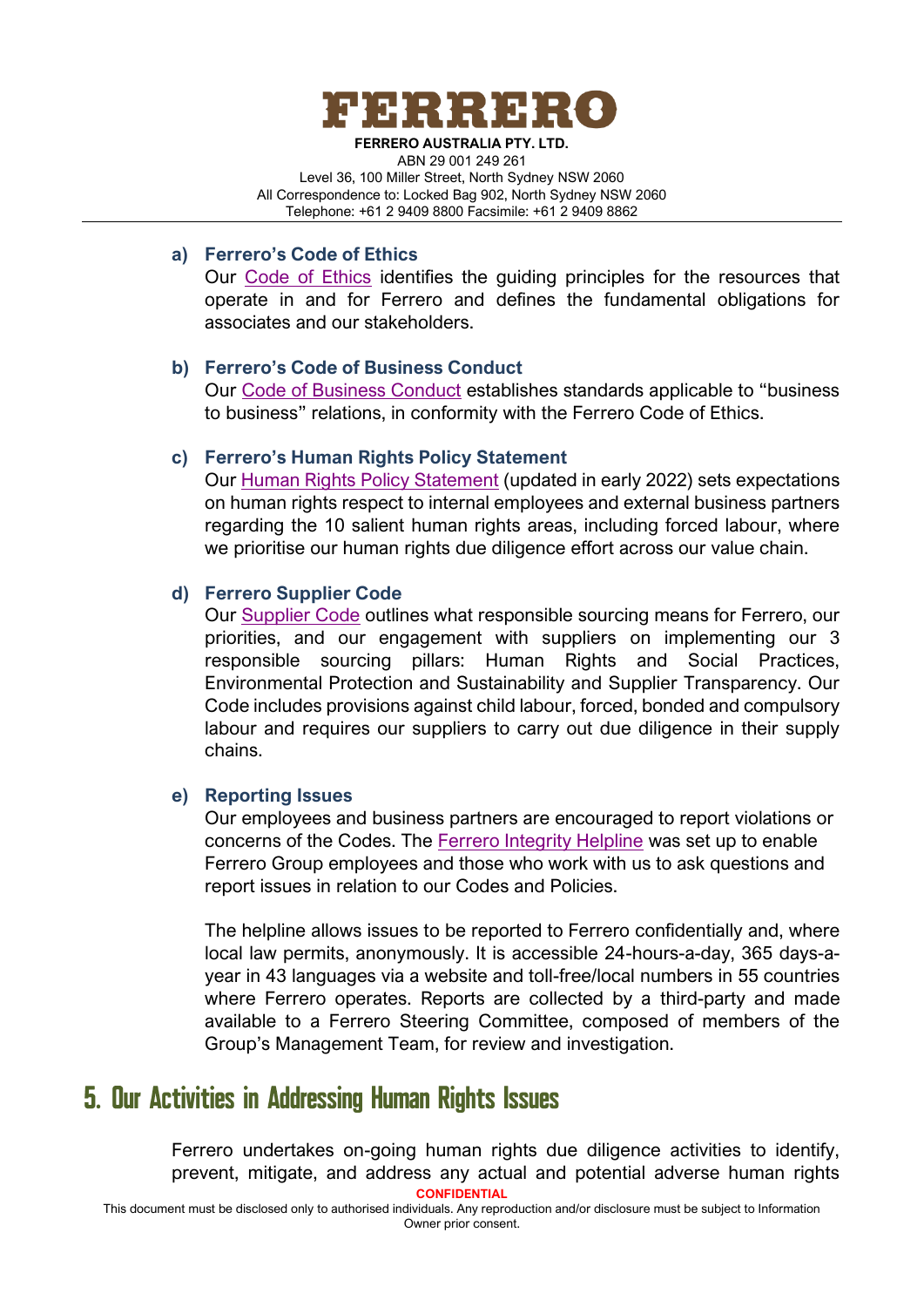

impacts in our operations and supply chains. We do this through engagement, collaboration, and partnerships with business partners.

During this reporting period, we analysed our supply chains and operations to identify modern slavery related risks and established a risk register of the key risk areas identified. During the assessment process, we identified the areas with the lowest risk, such as local operations handled by staff directly employed by us. Currently our highest risk area lies within our supply chain such as labour recruitment practices in the palm oil sector in Southeast Asia. We continuously assess and monitor modern slavery related risks in our own operations and supply chain.

In 2018, we collaborated with the business and human rights excellence centre [Shift,](https://shiftproject.org/) conducting a company-wide human rights approach assessment as part of our due diligence activities. This was used to identify the actual and potential impacts that Ferrero could have on human rights and prioritise the severity and likelihood of those identified impacts in our value chain. The assessment also reviewed our approach to human rights through policy and document analysis, stakeholder interviews and workshops. 10 salient human rights issues were identified from this assessment:

- 1. Child protection and no child labour
- 2. No forced, bonded, and compulsory labour
- 3. Fair wages
- 4. Working hours
- 5. Diversity and inclusion, including no discrimination and harassment
- 6. Freedom of association and collective bargaining
- 7. Health and safety
- 8. Privacy
- 9. Environmental-related human rights issues
- 10.Rights relating to consumer health and responsible marketing

Since then, Ferrero has extended its collaboration with Shift and joined its Business Learning Program to implement its recommendations to continuously improve our human rights due diligence approach.

### <span id="page-5-0"></span>**a) Our Own Operations**

In our own operations, Ferrero takes steps to identify potential human rights issues and monitor our labour and human rights practices through implementing a third-party ethical audit programme. Our operations plants undergo a yearly audit to verify the four-pillar standard within the Sedex

**CONFIDENTIAL**

This document must be disclosed only to authorised individuals. Any reproduction and/or disclosure must be subject to Information Owner prior consent.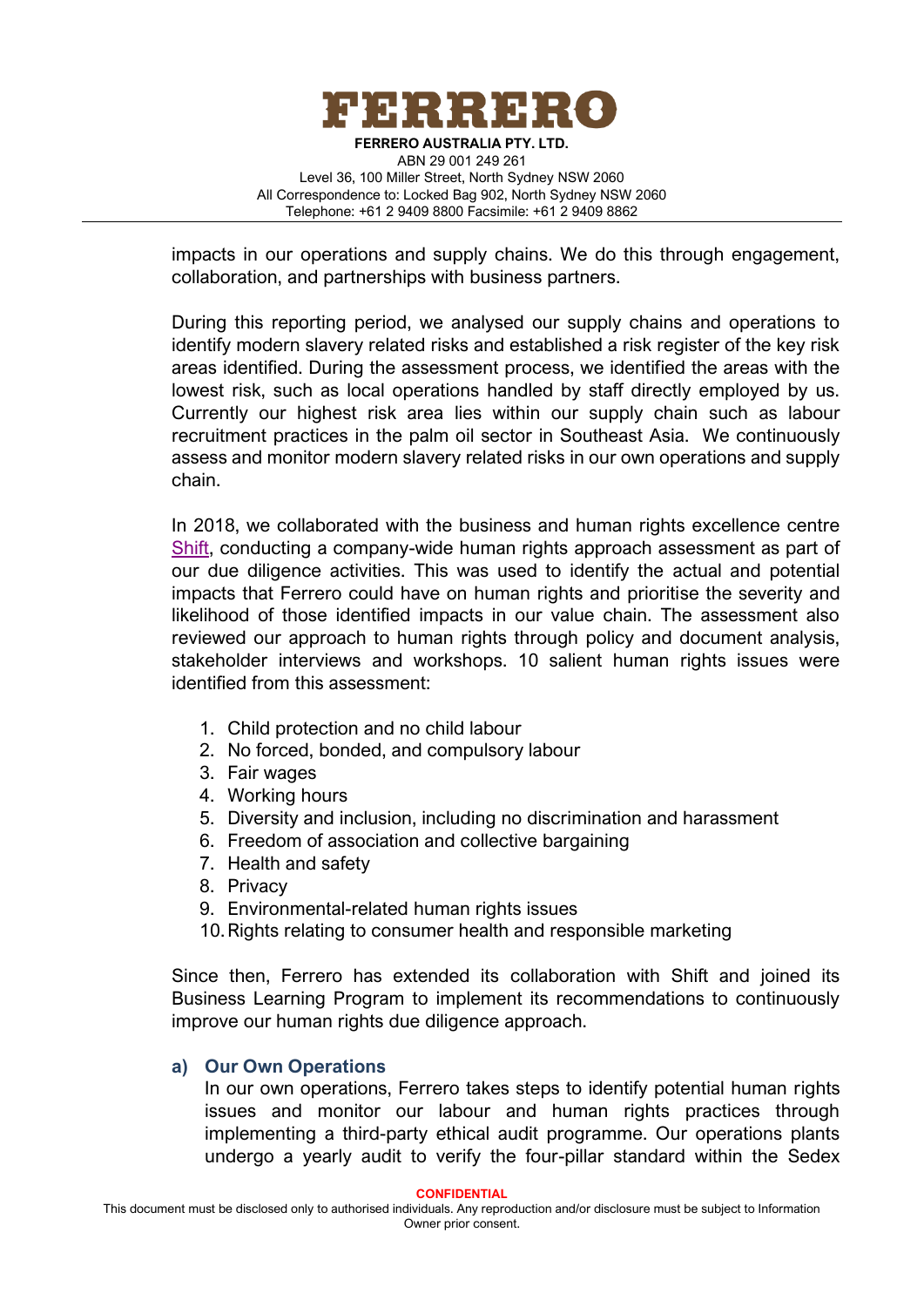

Members Ethical Trade Audit (SMETA) approach - a methodology using best practice ethical audit techniques to help auditors conduct high quality audits that encompass all aspects of responsible business practice of labour, health and safety, environment, and business ethics.

In 2021, we joined the Consumer Goods Forum (CGF) Human Rights Coalition (HRC) and committed to implement and improve our due diligence on forced labour risks in our own operations through industry collaborations.

### <span id="page-6-0"></span>**b) Our Supply Chains**

Our responsible sourcing approach is built around traceability, certifications and standards, supplier responsible sourcing management and partnerships and collective engagements.

We carefully assess the risks and opportunities for each raw material to identify the best way to source it sustainably. We apply a deep understanding and knowledge of our ingredients including their origins, the stakeholders involved and the processes they undergo.

We also believe the integration of our responsible sourcing approach is integral to achieving our human rights and responsible sourcing commitments. We provide our buyers relevant tools and trainings, such as training on the Supplier Code.

### <span id="page-6-1"></span>**i. Traceability and Certifications**

We can only meet our responsible sourcing commitments including human rights if we know from where our raw materials originate and how they were produced.

Traceability is essential to build a fair and sustainable supply chain and to mitigate potential issues such as forced labour and modern slavery. We expect our suppliers to address this topic with equal care.

Farmer mapping is an important tool for improving the traceability and sustainability of raw materials like cocoa, palm oil and hazelnuts. Knowing the locations and size of farms makes it possible to trace raw materials to farm gate level. This allows us to know where raw materials were grown, by whom and how – so that we can target our interventions to support sustainable livelihoods and ensure we do not source from farms where there are risks of issues such as deforestation, child labour, forced labour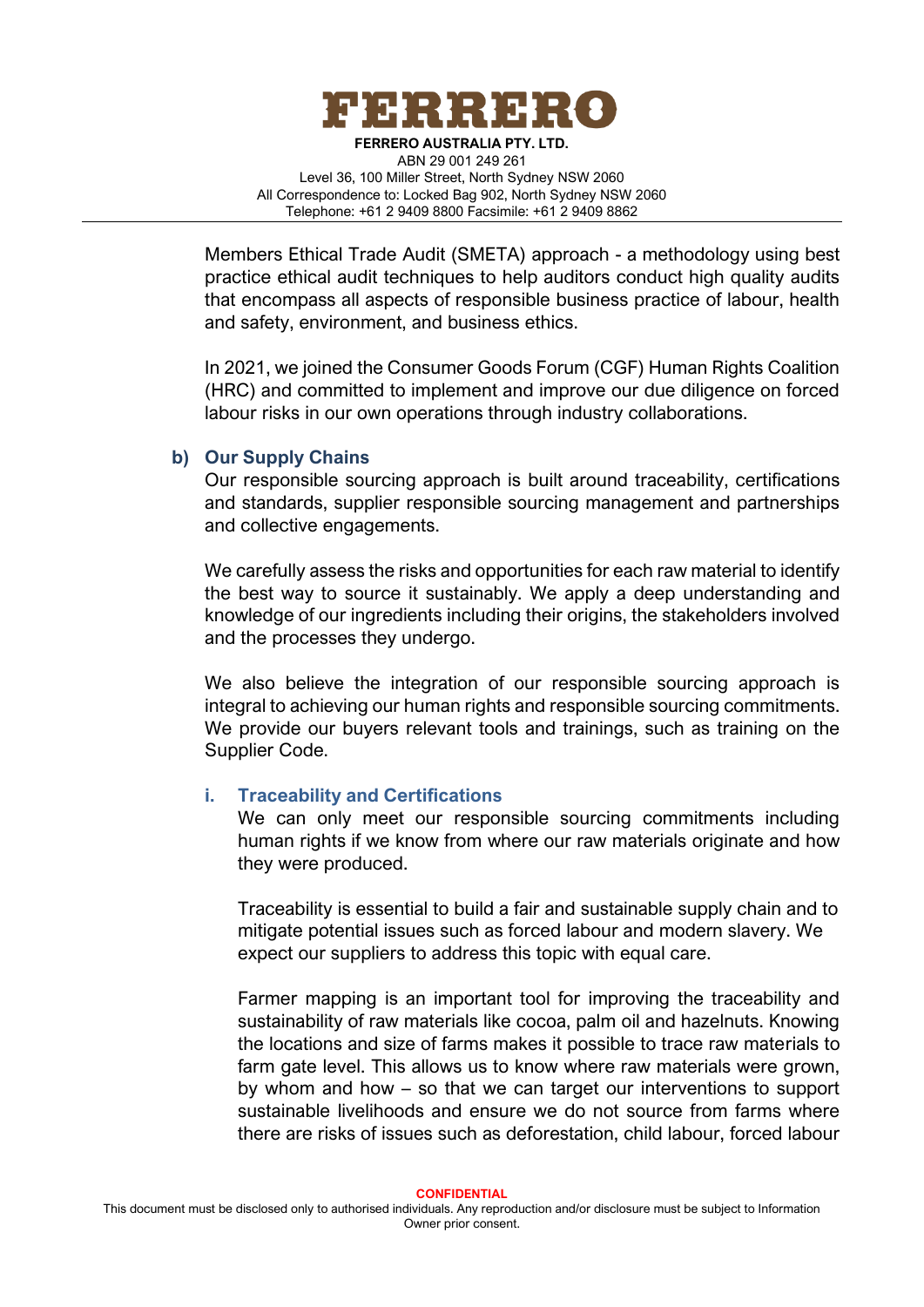

and modern slavery. Certifications schemes, when available and robust, are complementary to our approach.

### <span id="page-7-0"></span>**ii. Responsible Sourcing Supplier Risk Management**

Responsible sourcing supplier risk management enables us to find ways to measure and improve the responsible business practices of suppliers to address issues of human rights, labour conditions, environmental protection and transparency. It is an on-going process that includes risk and opportunities analysis, compliance and improvement, and capability building.

Each supplier is required to acknowledge our Ferrero Supplier Code. The Ferrero Supplier Code contains the key pillars of our Human Rights Policy Statement and engages suppliers on a journey of continuous improvement. It defines our minimum requirements and expectations to suppliers whom we have commercial relationship with. Suppliers are assessed to identify, prevent, and mitigate related risks.

Our due diligence-based approach comprises three steps: prioritisation, assessment, and verification/ audit. Depending on the results and risk categories, we may ask suppliers to undergo internal or third-party audit and assessments – such as risk and impact assessments, certification and accreditation – to ensure they are operating in line with our standards.

Among other tools, since 2015, we have been working with the Supplier Sustainability Assessment platform EcoVadis and the third-party audit management platform Sedex.

To reinforce our commitment to sustainable livelihoods, human rights and environmental protection across our supply chain, we have developed Commodity Charters (e.g., Cocoa, Hazelnut and Palm Charters) which vertically cover Ferrero's requirements and commitments for a specific spend category.

These Charters set out specific minimum requirements our suppliers must meet in full alignment with the Supplier Code and due diligence process and define which sustainability certifications and standards we require for that specific spend category. In addition, the Charter outlines the commitment Ferrero is willing to put forward to further improve the conditions of our supply chain ("Going Beyond"). The Action Plan outlines how we will work towards our ambitions.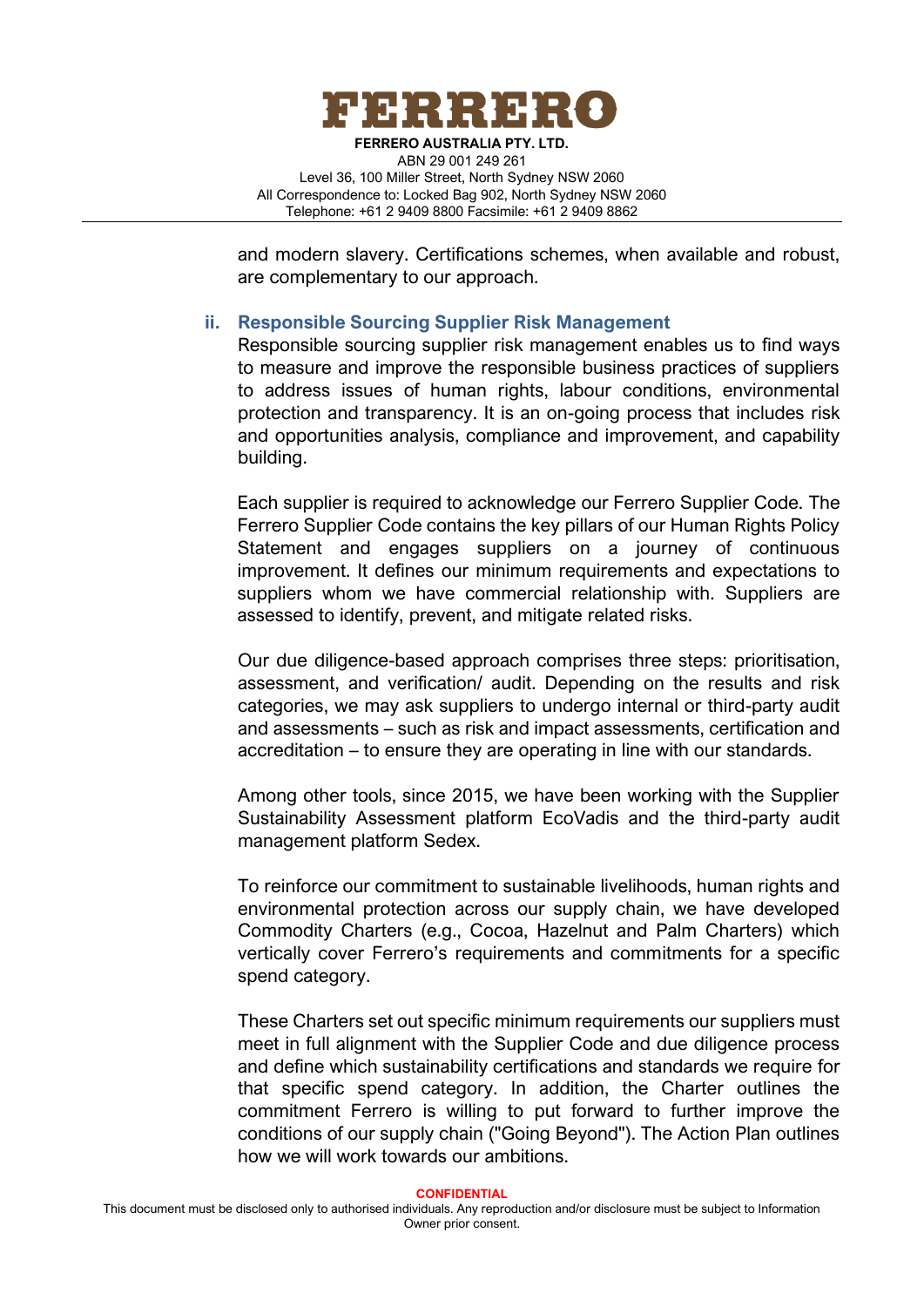

To learn more about our Commodity Charters and Actions Plans, see [here.](https://www.ferrerosustainability.com/int/en/documents)

### <span id="page-8-0"></span>**iii. Partnerships and Collective Engagements**

Partnerships are critical to addressing complex human rights issues and we collaborate with a variety of stakeholders – including business partners, international organisations, governments, and NGOs – to tackle actual and potential issues in our supply chain.

**AIM-Progress:** Ferrero is an active member of AIM-Progress, a consumer goods manufacturers and suppliers forum that promotes human rights best practices in responsible sourcing. We support the process of mutual recognition of supplier audits and assessments to reduce assessment duplication and fatigue, and share challenges and best practices with members on human rights due diligence implementation in supply chain including the topics of modern slavery, responsible recruitments, etc.

**Consumer Goods Forum (CGF) Human Rights Coalition:** Ferrero joined the CGF Human Rights Coalition in 2021**.** The Coalition is committed to working to end forced labour in the consumer goods industry and drive collection actions to implement the Priority Industry Principles to eradicate forced labour in own operations and supply chains.

**Sedex:** Ferrero is a member of Supplier Ethical Data Exchange (Sedex), a global non-profit membership organisation and a collaborative platform for sharing data on supply chains. We use its SMETA methodology to assess our suppliers covering four key areas: labour standards, health and safety, environment and business ethics. We also engage with Sedex and other members to find common solution to addressing specific human rights issues such as modern slavery.

**EcoVadis:** Ferrero partners with EcoVadis, a supplier sustainability assessment platform, to monitor risks and rate the environmental, ethical, and human rights practices, including modern slavery, of suppliers.

In 2020, Ferrero joined the [Tropical Forest Alliance coalition](https://www.tropicalforestalliance.org/assets/Uploads/TFA-EU-position-paper_Updated_27th-July-2021.pdf) advocating for a smart mix of measures to foster sustainable supply chains, including the introduction of mandatory due diligence legislation covering human rights and environmental impacts.

**CONFIDENTIAL** This document must be disclosed only to authorised individuals. Any reproduction and/or disclosure must be subject to Information Owner prior consent.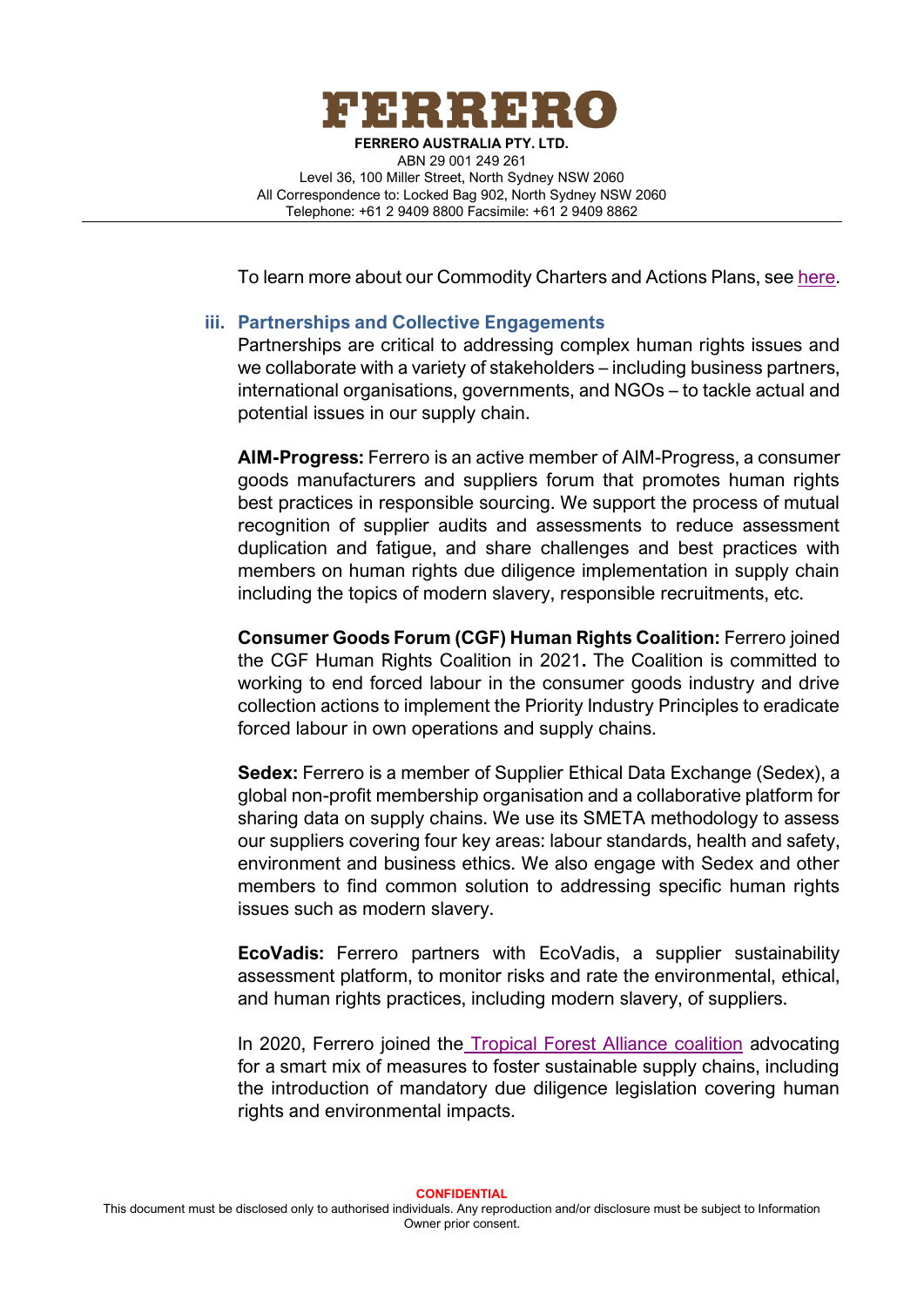

### **Partnerships and Collective Engagement in Key Raw Materials Supply Chains**

## **Cocoa**

Ferrero is a long-standing member of the World Cocoa Foundation (since 2005) and the International Cocoa Initiative (since 2008). We are a founding member of CocoaAction and the Cocoa & Forests Initiative (see here our [Action Plan](https://www.ferrerosustainability.com/int/sites/ferrerosustainability_int/files/2020-12/2604.pdf) on key principles and strategies that underpin socially and environmentally sustainable cocoa production). Through collaborative efforts, we engage with these industry and sectoral partners to address and find common solution to tackle forced child and adult labour issues. Ferrero also joined a [coalition](https://www.voicenetwork.eu/2019/12/cocoa-companies-call-for-human-rights-and-environmental-due-diligence-requirements/) of like-minded stakeholders advocating in support of mandatory human rights due diligence.

We also work with partners such as Save the Children to implement Child-Centred Community Development programmes on the ground. The objectives of the collaboration are to put mechanisms in place to protect children, mitigate child and forced labour, and provide opportunities for children through access to quality education, basic facilities like water, sanitation, and hygiene (WASH), and good nutrition.

In early 2020, we announced our intention to join forces with a strong coalition of the government of Côte d'Ivoire, leading cocoa and chocolate companies, the Jacobs Foundation and further philanthropic partners to tackle the root causes of child labour in Côte d'Ivoire.

## **Palm Oil**

We are a member of RSPO (Roundtable on Sustainable Palm Oil) and POIG (Palm Oil Innovation Group). Through these platforms, we advocate in support of reforms to make sustainable palm oil the norm and we engage in discussions on addressing issues of migrant workers, forced labour and responsible recruitment to drive industry collaboration.

## **Hazelnuts**

Since 2012, we actively participate in the Public-Private Partnership (PPP) project under the membership of CAOBISCO (the European Association of Chocolate, Biscuits & Confectionery Industries) with the International Labour Organization (ILO) on eliminating of the worst forms of child labour in seasonal agriculture in hazelnut harvesting in Turkey. The objective is to improve the labour condition in the Turkish hazelnut sector through collaboration.